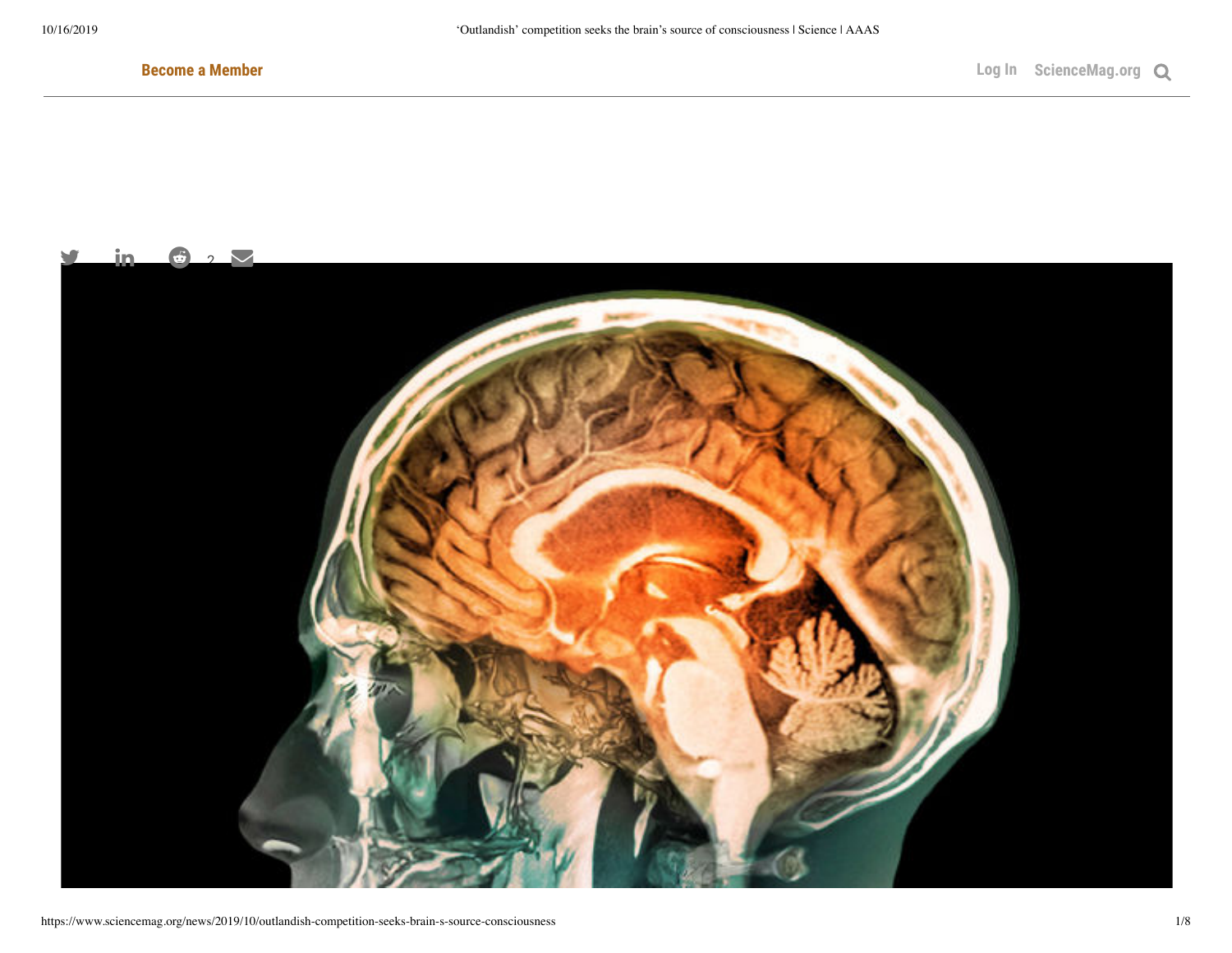Brain scientists can watch neurons fire and communicate. They can map how brain regions light up during sensation, decision-making, and speech. What they can't explain is how all this activity gives rise to consciousness. Theories abound, but their advocates often talk past each other and interpret the same set of data differently. "Theories are very flexible," says Christof Koch, president of the Allen Institute for Brain Science in Seattle, Washington. "Like vampires, they're very difficult to slay."

'Outlandish' competition seeks the brain's source of competition seeks the brain of consciousness the brain of<br>'Outland' competition seeks the brain's source of consciousness the brain of consciousness the brain of conscio

Now, the Templeton World Charity Foundation (TWCF), a nonprofit best known for funding research at the intersection of science and religion, hopes to narrow the debate with experiments that directly pit theories of consciousness against each other. The first phase of the \$20 million project, launched this week at the Society for Neuroscience meeting in Chicago, Illinois, will compare two theories of consciousness by scanning the brains of participants during cleverly designed tests. Proponents of each theory have agreed to admit it is flawed if the outcomes go against them.

Head-to-head contests are rare in basic science. "It's a really outlandish project," says principal investigator Lucia Melloni, a neuroscientist at the Max Planck Institute for Empirical Aesthetics in Frankfurt, Germany. But understanding consciousness has become increasingly important for researchers seeking to communicate with locked-in patients, determine whether articial intelligence systems can become conscious, or explore whether animals experience consciousness the way humans do. To winnow the theories, TWCF took inspiration from a 1919 experiment in which physicist Arthur Eddington pitted Albert Einstein's theory of general relativity against Isaac Newton's gravitational theory. Eddington measured how the Sun's gravity caused light from nearby stars to shift during a solar eclipse—and Einstein won.

#### **SIGN UP FOR OUR DAILY NEWSLETTER**

Get more great content like this delivered right to you!

Email Address \*

Consciousness, however, is much less easily tested or mathematically defined than gravity. TWCF has identified a half-dozen leading consciousness theories and intends to eventually fund research to test them all. "What we hope for is a process that reduces the number of incorrect theories," says foundation President Andrew Serazin, who is based in Nassau, Bahamas. "We want to reward people who are courageous in their work, and part of having courage is having the humility to change your mind."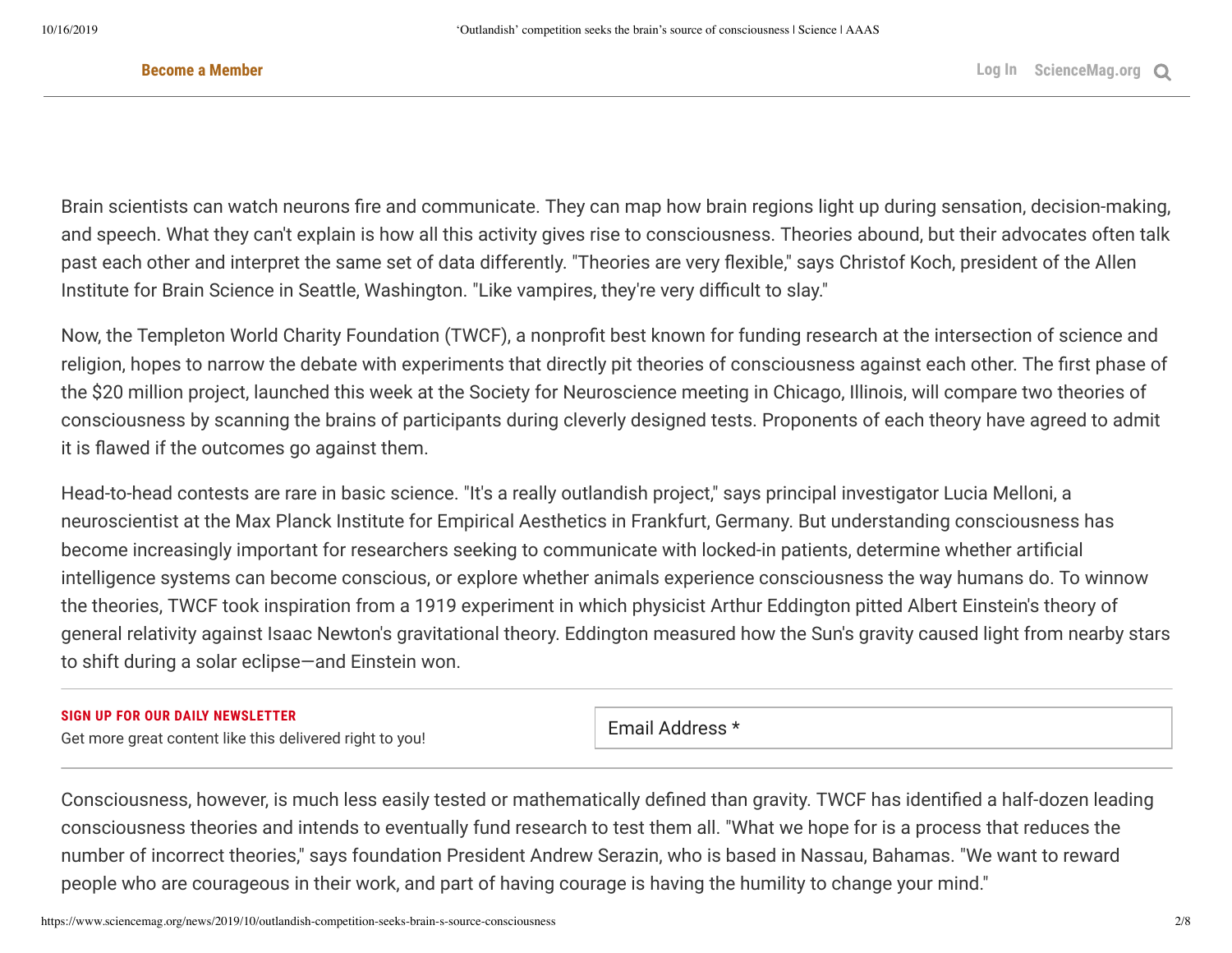from the interconnectedness of brain networks. The more neurons interact with one another, the more a being feels conscious—even without sensory input. IIT proponents suspect this process occurs in the back of the brain, where neurons connect in a gridlike structure.

To test the schemes, six labs will run experiments with a total of more than 500 participants, costing the foundation \$5 million. The labs, in the United States, Germany, the United Kingdom, and China, will use three techniques to record brain activity as volunteers perform consciousness-related tasks: functional magnetic resonance imaging, electroencephalography, and electrocorticography (a form of EEG done during brain surgery, in which electrodes are placed directly on the brain). In one experiment, researchers will measure the brain's response when a person becomes aware of an image. The GWT predicts the front of the brain will suddenly become active, whereas the IIT says the back of the brain will be consistently active.

Tononi and Dehaene have agreed to parameters for the experiments and have registered their predictions. To avoid conflicts of interest, the scientists will neither collect nor interpret the data. If the results appear to disprove one theory, each has agreed to admit he was wrong—at least to some extent.

The project has drawn criticism, mostly because it includes the IIT. Anil Seth, a neuroscientist at the University of Sussex in Brighton, U.K., says the theory is too philosophical—attempting to explain why consciousness exists, rather than how the brain determines whether a stimulus is worthy of conscious attention—to be directly testable. "I don't think [the competition] will do what it says on the tin," he says. Tononi himself doubts the experiments could rule out all aspects of his theory, although he says they could "make our life more difficult."

Koch, who supports the IIT, disagrees with Seth's assessment. "Of course it's testable," he says. He points to clinical trials in which researchers stimulate the brains of people in minimally conscious states such as comas or under anesthesia, triggering brain activity patterns that suggest neurons interconnect in the way the IIT predicts.

Despite his misgivings about the project's prospect for a decisive answer, Seth says it will spark discussion and collaboration among scientific rivals. "That itself is to be applauded," he says.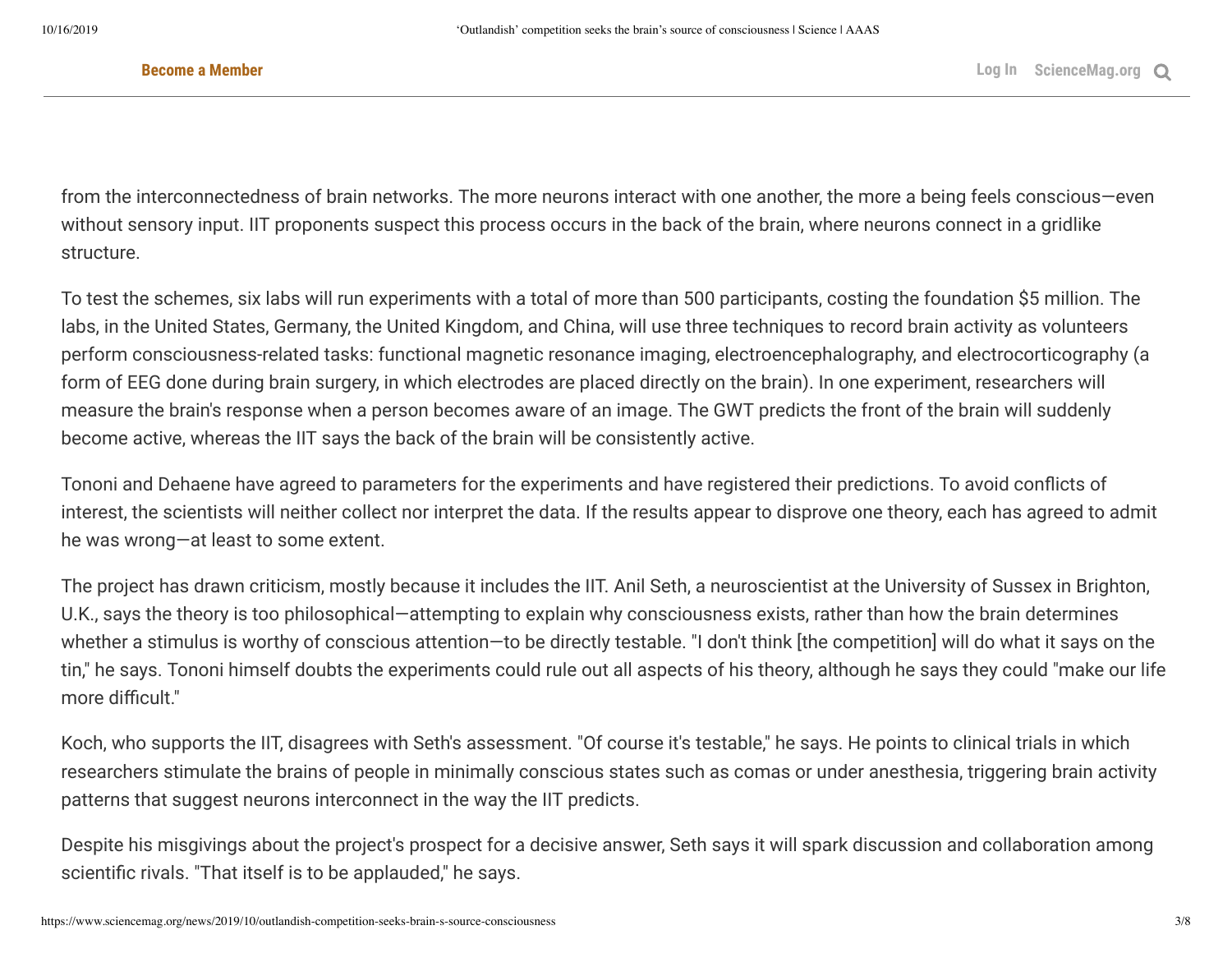U,

#### Become a Member

# **More from News**

**[Human speech may have a universal transmission rate: 39 bits per second](https://www.sciencemag.org/news/2019/09/human-speech-may-have-universal-transmission-rate-39-bits-second)**

**[Study challenges idea that autism is caused by an overly masculine brain](https://www.sciencemag.org/news/2019/09/study-challenges-idea-autism-caused-overly-masculine-brain)**

**[Cheer up! Optimists live longer](https://www.sciencemag.org/news/2019/08/cheer-optimists-live-longer)**

Enjoy reading News from *Science*? **[Subscribe today](https://www.sciencemag.org/news/subscriptions)**. If you have already subscribed, log into your **[News account.](https://www.sciencemag.org/news/my-account)**

# **Got a tip?**

**[How to contact the news team](https://www.sciencemag.org/about/got-tip)**

## *Science***Insider**

**[Statistically speaking, 2019 Nobel Prize lineup of 11 men and one woman was bound to happen](https://www.sciencemag.org/news/2019/10/statistically-speaking-2019-nobel-prize-lineup-11-men-and-one-woman-was-bound-happen)** By [Lila Guterman](https://www.sciencemag.org/author/lila-guterman) | Oct. 15, 2019

**[Prestigious journal pulls paper about chemical attack in Syria after backlash](https://www.sciencemag.org/news/2019/10/prestigious-journal-pulls-paper-about-chemical-attack-syria-after-backlash)** By [Kai Kupferschmidt](https://www.sciencemag.org/author/kai-kupferschmidt) | Oct. 14, 2019







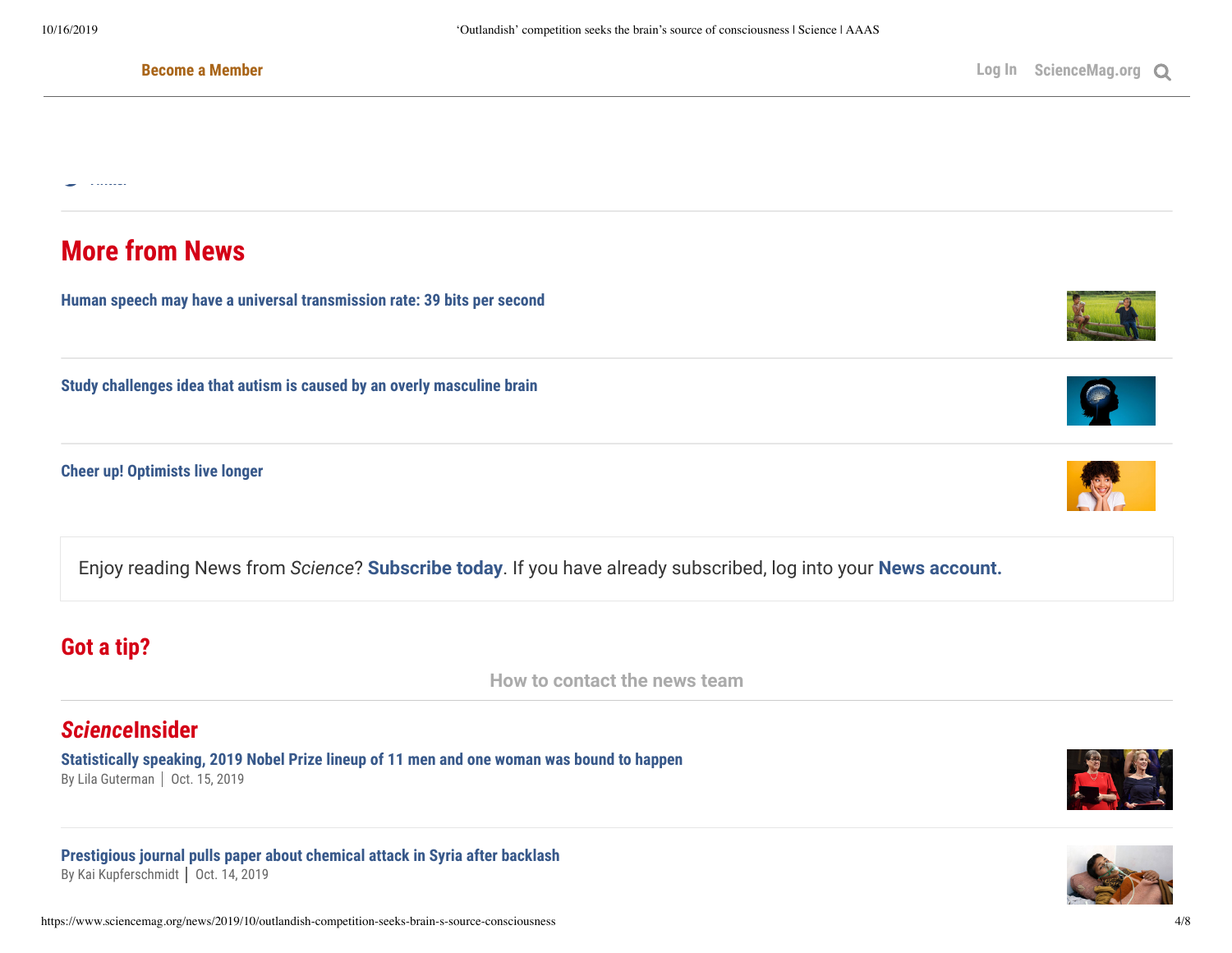**[An ambitious effort to map the human body's individual cells gets backing from NIH](https://www.sciencemag.org/news/2019/10/ambitious-effort-map-human-body-s-individual-cells-gets-backing-nih)** By [Elizabeth Pennisi](https://www.sciencemag.org/author/elizabeth-pennisi) | Oct. 11, 2019

By [Adrian Cho](https://www.sciencemag.org/author/adrian-cho) Oct. 14, 2019

**[In bid to boost transparency, bioRxiv begins posting peer reviews next to preprints](https://www.sciencemag.org/news/2019/10/bid-boost-transparency-biorxiv-begins-posting-peer-reviews-next-preprints)** By [Jeffrey Brainard](https://www.sciencemag.org/author/jeffrey-brainard) | Oct. 10, 2019

**More** *[Science](https://www.sciencemag.org/news/scienceinsider)***Insider**

## **Sifter**

#### **Many state birds may flee their home states as planet warms**

By Eva [Frederick](https://www.sciencemag.org/author/eva-frederick) | Oct. 10, 2019

## **Pigs caught on video using tools for the first time**

By Eva [Frederick](https://www.sciencemag.org/author/eva-frederick) | Oct. 7, 2019

#### **What made** *T. rex***['s bite so ferocious?](https://www.sciencemag.org/news/2019/09/what-made-t-rex-s-bite-so-ferocious)**

By Eva [Frederick](https://www.sciencemag.org/author/eva-frederick) | Sep. 27, 2019

### **[Your tea could contain billions of plastic particles](https://www.sciencemag.org/news/2019/09/your-tea-could-contain-billions-plastic-particles)**

By Eva [Frederick](https://www.sciencemag.org/author/eva-frederick) | Sep. 26, 2019

## **[Here's how much a whale is worth to economists](https://www.sciencemag.org/news/2019/09/here-s-how-much-whale-worth-economists)**

By Eva [Frederick](https://www.sciencemag.org/author/eva-frederick) | Sep. 25, 2019









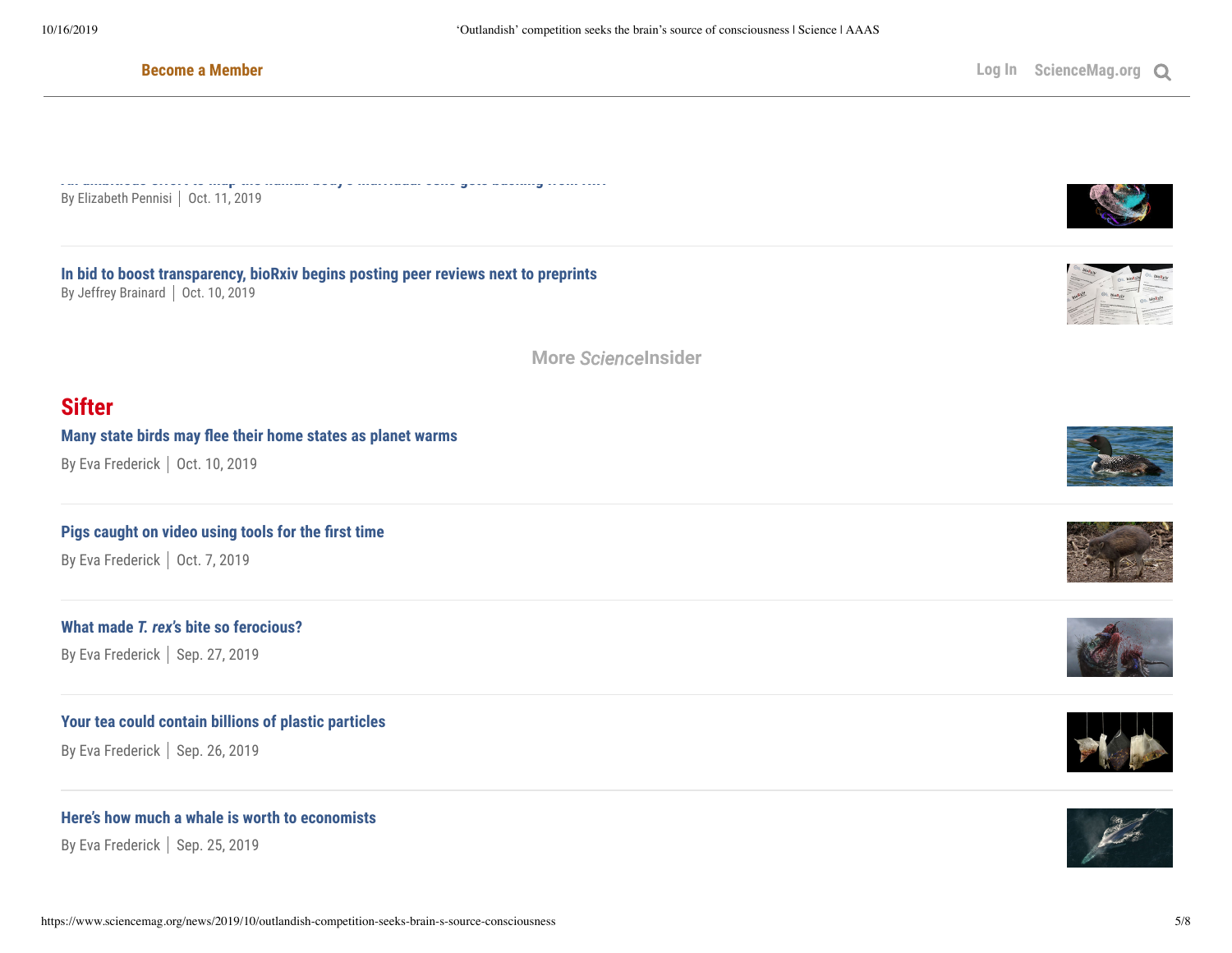## **11 October 2019**

Vol 366, Issue 6462



**[Table of Contents](https://science.sciencemag.org/)**

**ECOLOGY**

**[Our future in the fjords](http://science.sciencemag.org/content/366/6462/170)**

**[Seeing fossils in a new light](http://science.sciencemag.org/content/366/6462/176)**

#### **ASTRONOMY**

**[Telescope seeks clues to exoplanet interiors](http://science.sciencemag.org/content/366/6462/169)**

#### **ANTHROPOLOGY**

**[Bronze Age inequality and family life revealed in powerful study](http://science.sciencemag.org/content/366/6462/168)**

#### **MEDICINE/DISEASES**

**[Cellular oxygen sensor system earns Nobel for trio](http://science.sciencemag.org/content/366/6462/167)**

**PHYSICS**

**[Nobel honors pioneers in cosmology and exoplanets](http://science.sciencemag.org/content/366/6462/166)**

## **Subscribe Today**

Receive a year subscription to *Science* plus access to exclusive AAAS member resources, opportunities, and benefits.

**Subscribe Today**

# **Get Our Newsletters**

Receive emails from *Science*. [See full](https://www.sciencemag.org/subscribe/get-our-newsletters) list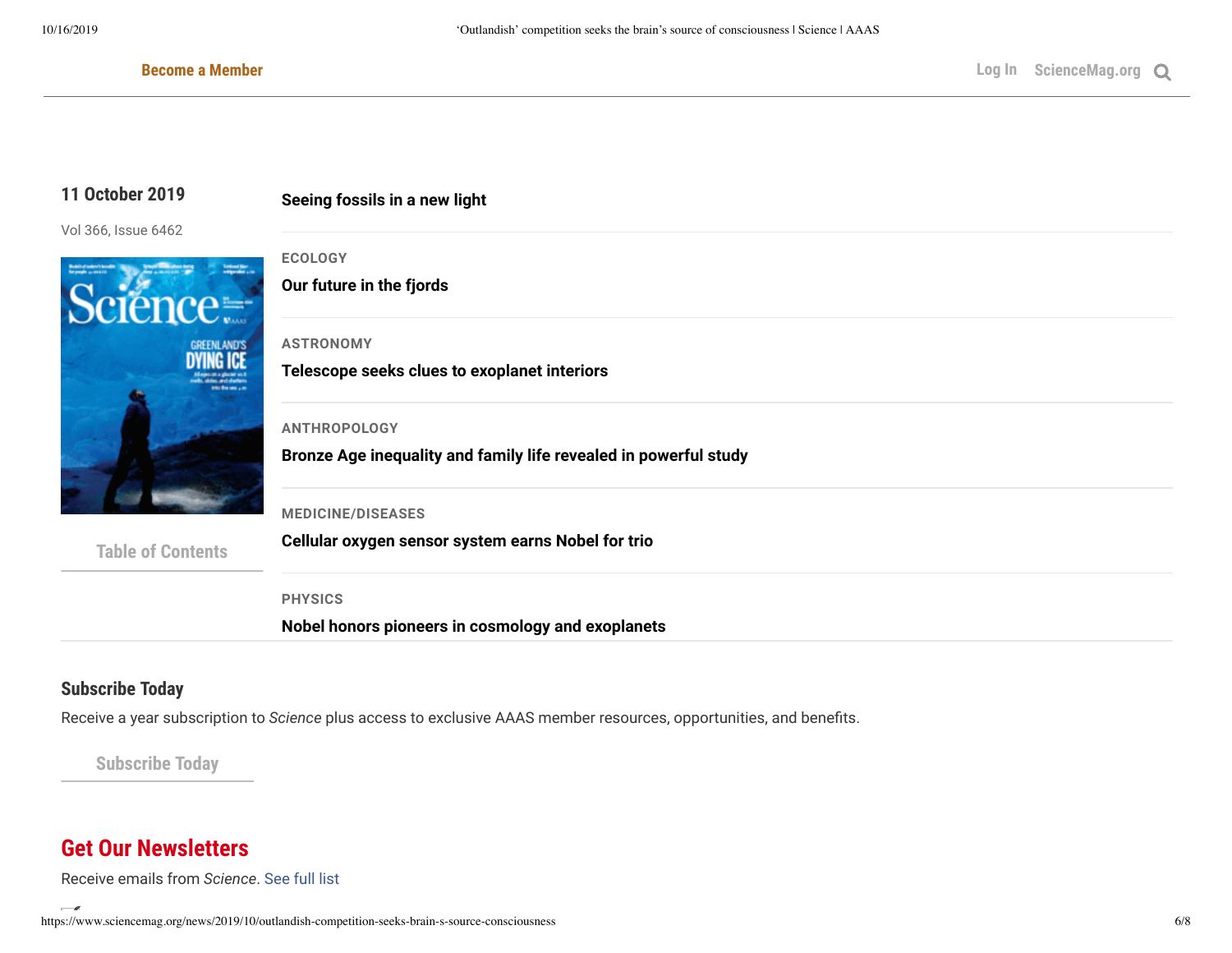$\overline{\phantom{a}}$ 

#### **Become a Member**

יר *Science* Career *S* ובא

| `ountry |  |
|---------|--|
|         |  |
| -       |  |

I agree to receive emails from AAAS/*Science* and *Science* advertisers, including information on products, services, and special offers which may include but are not limited to news, career information, & upcoming events.

Click to view the [Privacy](https://www.sciencemag.org/about/privacy-policy) Policy.

**Sign up today**

Required fields are indicated by an asterisk (\*)

## **[About Us](https://www.sciencemag.org/about/about-us)**

| <b>Journals</b>          |
|--------------------------|
| <b>News from Science</b> |
| <b>Leadership</b>        |
| <b>Team Members</b>      |
| <b>Work at AAAS</b>      |

## **[For Advertisers](https://advertising.sciencemag.org/)**

| <b>Advertising Kits</b>  |
|--------------------------|
| <b>Awards and Prizes</b> |
| <b>Custom Publishing</b> |
| Webinars                 |

## **[For Authors](https://www.sciencemag.org/authors/contributing-science-family-journals)**

**[Submit](https://cts.sciencemag.org/scc/) [Information for Authors](https://www.sciencemag.org/authors/contributing-science-family-journals) [Editorial Policies](https://www.sciencemag.org/authors/science-journals-editorial-policies)**